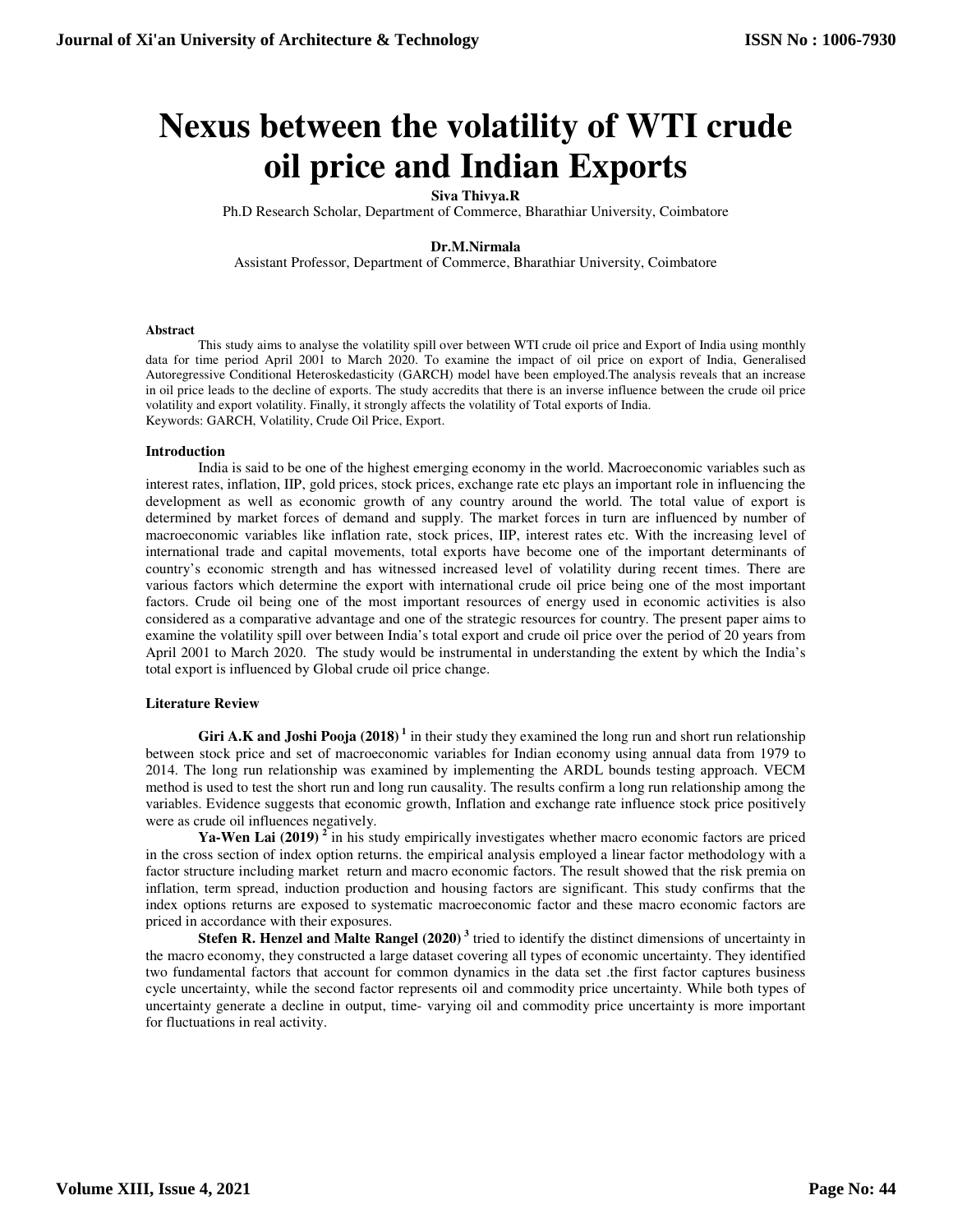#### **Statement of the problem**

The change in crude oil price is considered as one of the important determinant of global economic performance and world economy. Volatility of crude oil price has a significant impact on cost of production thereby influencing the price of commodity and thus impacting the demand and finally exports. Change in oil price also result into shift of income from oil importing nations to oil exporting nations which in turn is bound to have impact on exchange rates. This phenomenon necessitates the crude oil price dynamics and its influence on export. On this backdrop, it is necessary to evaluate the impact of crude oil price on the export of developing countries like India.

#### **Objectives of the study**

- 1. To know the volatility of WTI crude oil price and export of India.
- 2. To study the volatility spill over effect between crude oil price and export of India.

#### **Hypothesis of the Study**

H01: There is no stationarity in crude oil price and total exports value. H02: There is no ARCH effect of crude oil price on the export of India.

#### **Data analysis and Interpretation**

| Table 1<br><b>DESCRIPTIVE STATISTICS</b> |                            |          |  |
|------------------------------------------|----------------------------|----------|--|
| <b>Descriptives</b>                      | Oil price<br><b>Export</b> |          |  |
| Mean                                     | 1.7651                     | 10.162   |  |
| Median                                   | 1.7734                     | 10.296   |  |
| Maximum                                  | 2.1267                     | 10.464   |  |
| <b>Minimum</b>                           | 1.2876                     | 9.512    |  |
| Std. Dev.                                | 0.1904                     | 0.2919   |  |
| <b>Skewness</b>                          | $-0.44$                    | $-0.844$ |  |
| <b>Kurtosis</b>                          | 2.4414                     | 2.3157   |  |
| Jarque-Bera                              | 10.334                     | 9.1771   |  |
| Probability                              | 0.077                      | 0.0689   |  |

#### **Source:Authors**

The table 1 depicts the Descriptive statistics of Oil price and exports. From Probability value of both the variables it can be inferred that the variables are non normal in nature. From the standard deviation, volatility of the export is found to be greater than oil price. Hence, from the descriptive statistics the data set is found to be normally distributed and it can be used for further analysis.

|                                     | Table 2 |  |  |
|-------------------------------------|---------|--|--|
| <b>AUGMENTED DICKEY FULLER TEST</b> |         |  |  |
|                                     |         |  |  |

| <b>Variables</b>       | Level       |        | <b>First difference</b> |          |
|------------------------|-------------|--------|-------------------------|----------|
|                        | t-Statistic | Prob   | t-Statistic             | Prob     |
| Oil price              | $-2.094$    | 0.2472 | $-9.521$                | $0.001*$ |
| Export                 | $-1.87$     | 0.346  | $-19.39$                | $0.000*$ |
| <b>Source: Authors</b> |             |        |                         |          |

The above table depicts the stationarity of variables through augmented dickey fuller test (ADF). The test result shows that both oil price and export are not stationary and they have unit root at level. They are stationary and free from unit root at first difference.

| Table 3<br><b>HETROSKEDACITY TEST: ARCH EFFECT</b> |          |                     |           |
|----------------------------------------------------|----------|---------------------|-----------|
| F-statistic                                        | 46.398   | Prob. $F(1,225)$    | $0.0211*$ |
| $Obs*R$ -squared                                   | 1224.799 | Prob. Chi-Square(1) | $0.0207*$ |
| Course Authors                                     |          |                     |           |

**Source:Authors**